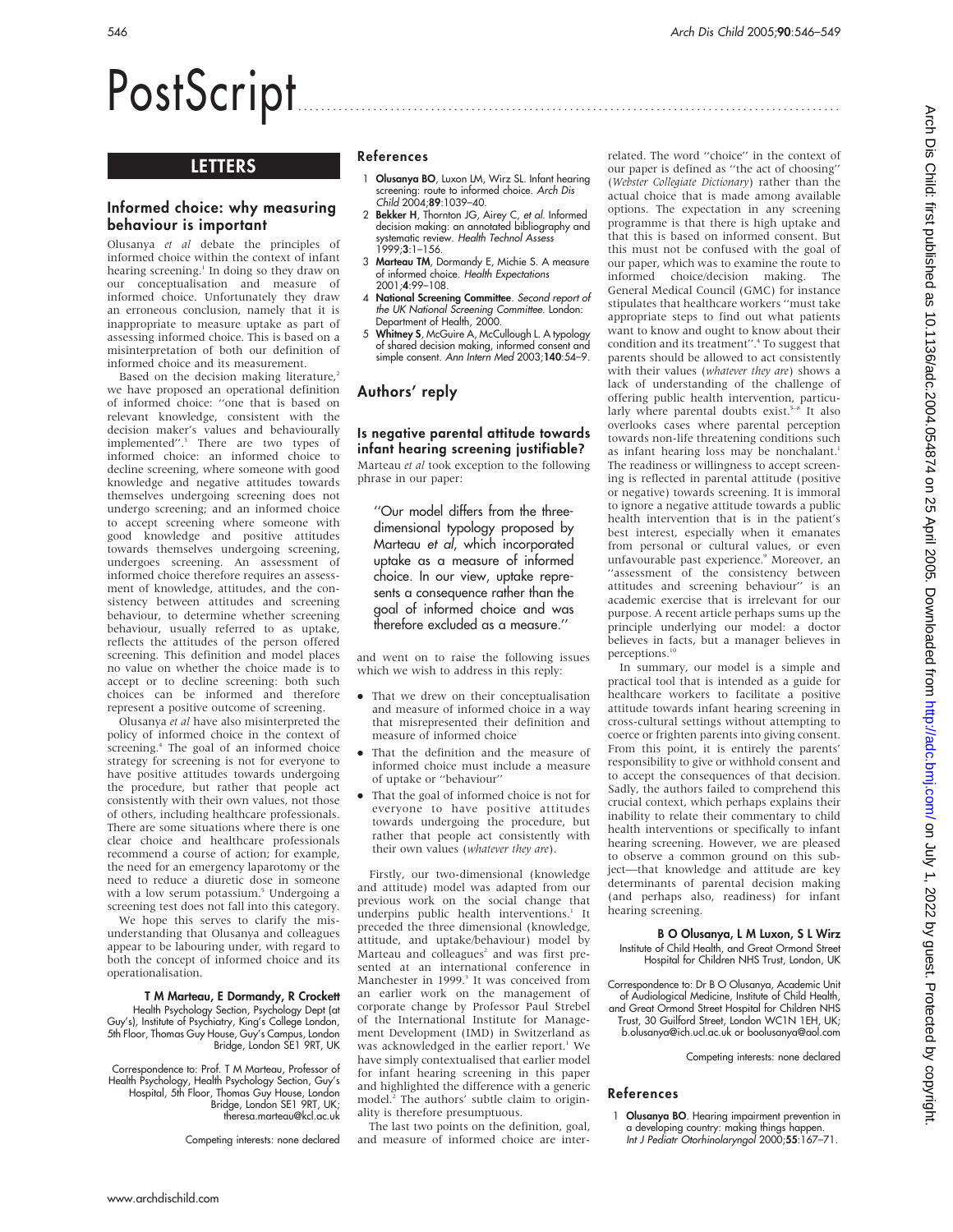- 2 Marteau TM, Dormandy E, Michie S. A measure of informed choice. Health Expectations 2001;4:99–108.
- 3 International Association of Physicians in Audiology. The Xth International Symposium on Audiological Medicine, Manchester, UK, 11–14 July 1999.
- 4 General Medical Council. Seeking patients' consent: the ethical considerations. London: General Medical Council, 1999.
- 5 Elliman DAC, Bedford HE. MMR vaccine worries are not justified. Arch Dis Child 2001;85:271–4.
- 6 Campion EW. Suspicions about safety of vaccines. N Engl J Med 2002;347:1474-5.
- 7 Alfredsson R, Svensson E, Trollfors B, et al. Why do parents hesitate to vaccinate their children against measles, mumps and rubella? Acta Paediatr 2004;93:1232–7.
- 8 Bellaby P. Communication and miscommunication of risk: understanding UK parents' attitudes to combined MMR vaccination. .<br>BMJ 2003:**327**:725-8.
- 9 Olusanya BO. Polio-vaccination boycott in Nigeria. Lancet 2004;363:1912.
- 10 McCarthy M. As a doctor you believe in facts, but as a manager you must believe in perceptions.<br>*Lancet* 2004;**364**:1991.

## Home management versus inpatient care of adolescents with newly diagnosed type 1 diabetes mellitus: survey of current practice

I read with interest the article written by Lowes and Gregory<sup>1</sup> on the above subject. In 2003, I carried out a postal survey in order to document the current practice of paediatricians when managing adolescents newly diagnosed with type 1 diabetes mellitus. A total of 117 consultant paediatricians, mainly members of the British Society of Paediatric Endocrinology and Diabetes, were asked to complete a questionnaire indicating their current practice. Statistical analysis was made by MINITAB;  $\chi^2$  and trend  $\chi^2$  were used to examine the factors that affected the management option chosen by the paediatricians.

Sixty eight per cent (80/117) replied. When faced with a well 12 year old child newly diagnosed with diabetes mellitus, the majority (47.5%) will offer a short admission  $(<$ 2 days) followed by home based management and outpatient reviews, while 32.5% will offer complete home based management with no hospital admission. A minority (20%) did not offer any home based management at all. There was no significant difference between paediatricians that worked in a tertiary hospital and those that worked in a district general hospital in the choice of management ( $p = 0.\overline{4}$ ). In addition, the ratio of diabetes nurse specialists to number of patients in the clinic made no difference to choice ( $p = 0.09$ ). However, using trend  $\chi^2$ , we found that units that had two or more diabetes nurse specialists were significantly more likely to offer home based care  $(p = 0.007)$ .

Since the earlier survey in  $1988$ ,<sup>2</sup> it appears that more UK paediatricians are offering home based management of newly diagnosed children with diabetes mellitus. In this study, the majority are choosing to offer this after a short hospital admission.

## J C Agwu

Dept of Paediatrics, Sandwell Hospital, Sandwell and West Birmingham Hospital, West Bromich B71 4HJ, UK; sagwu22890@aol.com

Competing interests: none declared

## References

- 1 Lowes L, Gregory JW. Management of newly diagnosed diabetes: home or hospital. Arch Dis Child 2004;89:934–7.
- 2 British Paediatric Association working party. The organisation of services for children with diabetes in the United Kingdom: report of the British Paediatric Association working party. Diabet Med 1990;7:457–64.

## Cystic fibrosis is no longer an important cause of childhood death in the UK

We have previously reported the survival of the UK cystic fibrosis (CF) population.<sup>1</sup>

Funding for active surveillance ceased in 1997, leaving incomplete ascertainment for the post-1993 cohorts and thus preventing accurate survival calculations for these cohorts. However, as the number of CF births in the UK is reasonably constant, being related to the total birth rate, a knowledge of CF deaths by age can give an insight into the survival of young children.

Death certification data for the UK were obtained for 1994 to end 2003 (ICD-9 codes 2270, 7770, and 7484, and ICD-10 codes E84.0, E84.1, E84.8, and E84.9). Non-nationals and obvious miscodings were removed. Table 1 presents deaths by year of birth and age.

The 1994 data are consistent with a 97% survival to age 10 (304/311) based on live births (750 000) and CF incidence (1 in 2416). Deaths in the first year of life average three (29/10) per cohort, while subsequently there is about one death every three completed years (12/34).

It would be difficult to assert that these figures could be bettered without the most detailed investigation of the circumstances surrounding each death.

#### J A Dodge

Dept of Child Health, University of Wales Swansea, Swansea, UK

#### P A Lewis

Dept of Mathematical Sciences, University of Bath, Bath, UK; p.a.lewis@bath.ac.uk

Correspondence to: Dr P A Lewis, Dept of Mathematical Sciences, University of Bath, Bath, UK; p.a.lewis@bath.ac.uk

Competing interests: none declared

### Reference

1 Dodge JA, Morison S, Lewis PA, et al. Incidence, population, and survival of cystic fibrosis in the UK, 1968–95. Arch Dis Child 1997;77:493–6.

# BOOK REVIEWS

## ADHD: the facts

Edited by Mark Selikowitz. Oxford: Oxford University Press, 2004, pp 235, £11.99. ISBN 0 19 852628 8

**ADHD** 

This book opens badly, with two long histories that, for some reason, are presented in tiny font size. Already irritated I was then dismayed to find the cases described maintaining the tired stereotypes of the dreamy inattentive girl and the hyperactive, impulsive boy. The boy

is, disappointingly, also violent and aggressive. There are girls who are hyperactive and impulsive, and hyperactive, impulsive children of both sexes who are neither violent nor aggressive. Unfortunately the media stereotype, reinforced here, is not a helpful one for most children with ADHD trying to make sense of themselves.

The relation between real and administrative prevalence, or the political and social factors which can influence both, are not discussed. ADHD is, at the severe end of the scale, a disabling disorder with clear neurobiological deficits. However it is also a dimensional disorder with no boundary between ''normal'' and ''ADHD''; at the cusp it becomes, in part, a socially constructed disorder. This has such profound implications for the appropriateness of how we treat and teach all children that it should at least have had some mention.

The book attempts, with considerable success, to explain simply the neurodevelopmental basis of ADHD. But there is confusion between the neuropsychological deficits found in ADHD and those found in other disorders with which it may be occasionally co-morbid. For example, the book fails to explain the role of attentional difficulties in the aetiology of social clumsiness found in ADHD, which is quite different in character to the primary socialisation difficulties of autism, arising as they do from deficits in communication, empathy, and theory of mind. To add to this, Asperger's syndrome

| Year of<br><b>birth</b> | Age at death (y)         |             |             |          |                                               |          |          |          |        |       |
|-------------------------|--------------------------|-------------|-------------|----------|-----------------------------------------------|----------|----------|----------|--------|-------|
|                         | $0 - 1$                  |             |             |          | 1-<2 2-<3 3-<4 4-<5 5-<6 6-<7 7-<8 8-<9 9-<10 |          |          |          |        |       |
| 1994                    | 4                        |             | Ω           |          | Ω                                             | 0        | $\Omega$ | $\Omega$ |        | $0^*$ |
| 1995                    | 3                        |             |             |          | $\Omega$                                      | O        | 0        |          | $()^*$ |       |
| 1996                    |                          |             |             |          |                                               |          |          | $1*$     |        |       |
| 1997                    | $\overline{\mathcal{A}}$ |             |             | 0        | 0                                             | $\Omega$ | $0^*$    |          |        |       |
| 1998                    | 3                        |             | 0           | 0        | $\Omega$                                      | $0^*$    |          |          |        |       |
| 1999                    | 6                        |             |             | $\Omega$ | $0^*$                                         |          |          |          |        |       |
| 2000                    |                          | 0           | $\mathbf 0$ | $1*$     |                                               |          |          |          |        |       |
| 2001                    | 3                        | $\mathbf 0$ | $0^*$       |          |                                               |          |          |          |        |       |
| 2002                    | $\overline{2}$           | $0^*$       |             |          |                                               |          |          |          |        |       |
| 2003                    | $2^*$                    |             |             |          |                                               |          |          |          |        |       |

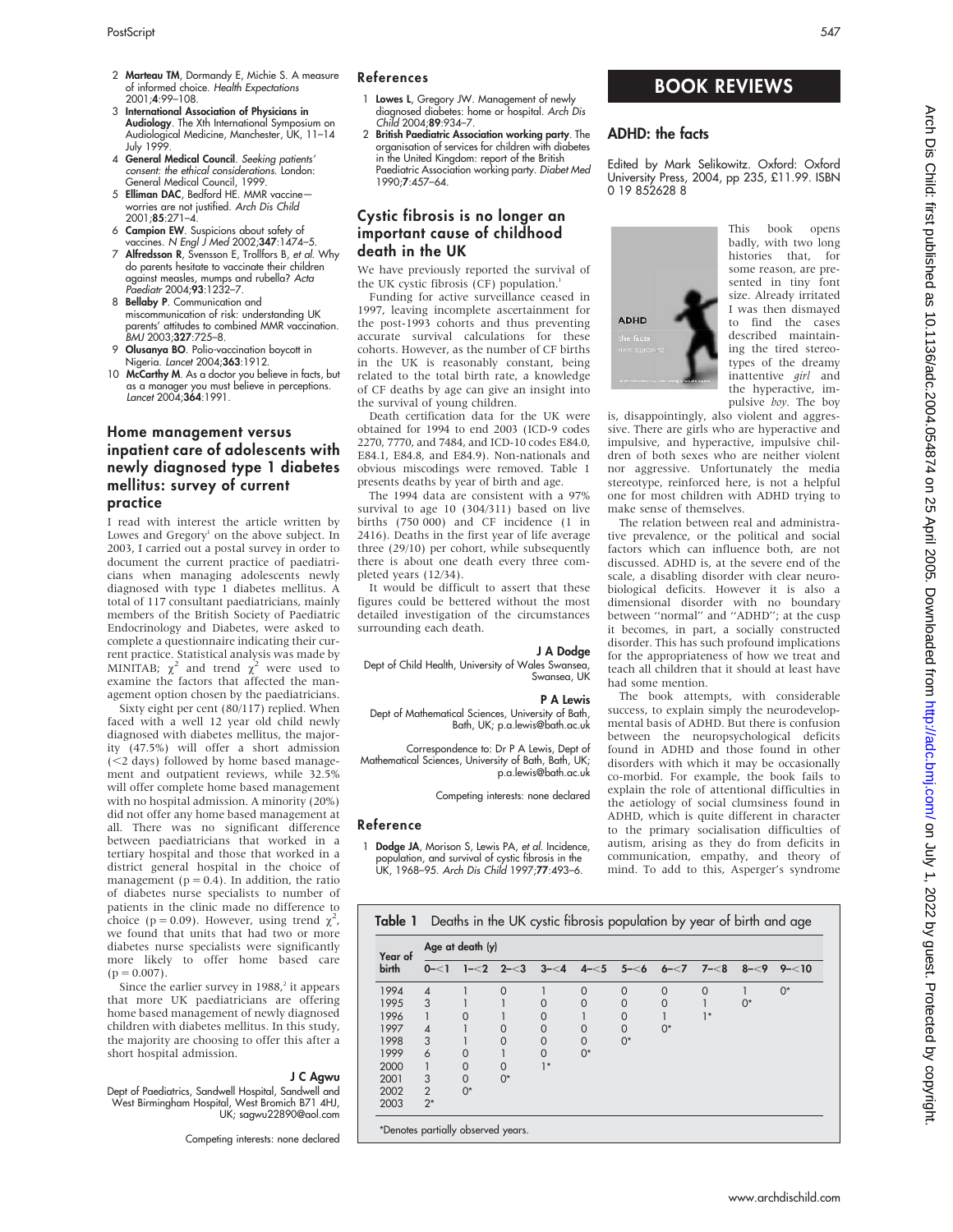is described within a section on emotional disorders characteristic in ADHD, which is highly misleading. Indeed, throughout the book core and non-core symptomatology are muddled. The introductory section makes no distinction between the core symptoms of inattention, hyperactivity, and impulsiveness, and co-morbidity such as clumsiness and inflexibility—core for developmental coordination disorder and ASD respectively, but not for ADHD. In section 2, core deficits are again described with the same emphasis as, for example, defiance and emotional disorders. I think this can only confuse readers as to the true nature of ADHD.

Subsequent chapters, on diagnosis, treatment, school and home management, and adult ADHD, provide a useful and well balanced source of information, although recent developments result in the comments on SSRIs being now out of date.

The author appears to explain all behaviours in children with ADHD using exclusively neuropsychological, rather than behavioural, theory with no discussion of the impact of a child's developmental context on how both personality and disorder are manifest. For example, chapter 7 (''Low self esteem'') discusses this phenomenon as having an entirely neuropsychological basis arising from faulty self appraisal mechanisms (although these theoretically could provide one with a super-ego instead). Only in chapter 9, in an aside, is the impact of negative experiences, of which these children have plenty, acknowledged in the development of poor self esteem. The quality of attachment, maternal depression, exposure to violence are all known to have a profound impact on how children develop, whether or not they have neurodevelopmental problems. It may be that children with ADHD are even more susceptible to the impact of early adverse experiences, but nowhere in this book is this explored. This is, presumably, an understandable but over-reaction to the still pervasive tendency to blame ADHD on poor parenting. But we need a more balanced view than that provided here.

The blurb on the back claims this book to be useful to parents and professionals alike. Unfortunately the tabloid approach and lack of referenced primary sources really preclude its relevance to a professional audience. Although it does provide a wealth of useful information for a lay audience, it would have been much improved if there was at least some indication in the text of when a statement made is well supported by good quality research, for example, the high heritability of ADHD, from another which sets down a "fact" with, as far as I can ascertain, no research base at all. For example, page 47: "adolescent boys with ADHD are particularly averse to taking instruction from a woman teacher''. With some reservations this book will be useful for parents and other carers wanting a fairly detailed text they can dip into as the need arises but it is not one I could recommend to colleagues.

# E V J Webb

## Neurocutaneous disorders

Edited by E Steve Roach, Van S Miller. Cambridge: Cambridge University Press, 2004, pp 325, £120.00 (hardback). ISBN 0 52 78153 1

Neurocutaneous<br>Disorders

Most doctors either love or hate ''the neurocutaneous disorders''. These words can provoke flashbacks to examination agony, or to diagnostic triumph. They plunge some into uncertainty, and transport others to scholarly heights.

But whatever your experience, this book is for you, or at least for your library. The editors, American neurologists, amply achieve their aim ''to provide readily accessible information about the clinical features and natural history of these rare conditions as well as an understanding of their genetic basis and molecular mechanisms''.

Introductory chapters providing useful lists and background genetics are followed by comprehensive coverage of individual disorders. Some are well known—for example, neurofibromatosis, tuberous sclerosis, and Sturge-Weber syndrome. Rarer classics that roll off the dermatological tongue find their place here: ataxia telangiectasia, incontinentia pigmenti, xeroderma pigmentosum. Inclusion of conditions that uncharacteristically affect the nervous system does not detract: any disorder of blood vessels can affect the brain—for example, Ehlers-Danlos syndrome, blue rubber bleb nevus syndrome, and hereditary haemorrhagic telangiectasia. In some cases the neurological component is limited to the eyes (pseudoxanthoma elasticum) or peripheral nerve (macrodactylynerve fibrolipoma).

The material is well organised and well edited, with each chapter following the same plan: clinical manifestations (dermatological, neurological, radiological, etc), followed by genetic basis and management issues. Gorlin on Gorlin's syndrome is, as ever, a delight. Well chosen references and accurate indexing combine to make the book both authoritative and user friendly. Most genetics books are out of date as soon as they are published, but every relevant new gene has been included in this one. The sparse, mostly black and white illustrations are at first sight a disappointment. However, the pictures are well chosen to illustrate relevant points: restrained compared with dermatological atlases, but entirely adequate.

Errors and omissions are few and relatively unimportant. Epidermal naevus due to keratin 1 or 10 mutation is not (as stated on page 20) a neurocutaneous disorder, because keratins are not expressed in the nervous system. Linear and whorled hypermelanosis, contrary to the statement in the section on incontinentia pigmenti, is sometimes associated with neurological abnormalities. Perhaps those skin disorders associated with deafness should be included as neurocutaneous disorders, such as KID syndrome (keratitis/ichthyosis/deafness) and deafness with palmoplantar keratoderma due to connexin mutations. Two steroid sulphatase deficiency disorders with developmental delay are omitted, namely X-linked ichthyosis with contiguous deletion of a mental retardation gene, and multiple sulphatase deficiency.

This book radiates enthusiasm and excitement. These are the disorders where clinical diagnostic skills really matter. The accessibility of the skin helps us to understand the inaccessible nervous system. The future is bright, the future is genetic. For most of these conditions the molecular basis has been

elucidated in the past 10 years, leading not only to more accurate diagnosis, and more informed genetic counselling, but also to a greater understanding, and the hope of effective treatment for these once incurable disorders. You may still be unable to list four cutaneous markers of tuberous sclerosis, but at least you know where to look them up.

C Moss

## Paediatric and adolescent gynaecology: a multidisciplinary approach

Edited by Adam H Balen, Sarah M Creighton, Melanie C Davies, Jane MacDougall, Richard Stanhope. Cambridge: Cambridge University Press, 2004, pp 540, £150.00. ISBN 0 521 80961 4



The management of young and adolescent girls with disorders of the genital tract and<br>associated illnesses associated has long fallen between many subspecialties. With few adolescent gynaecologists in this country, paediatric surgeons

and physicians, adult gynaecologists, and endocrinologists work with (or not as the case may be) clinical geneticists and psychologists to diagnose, explain, and manage sometimes simple and sometimes extremely complex problems. Pre-adolescent and adolescent gynaecology has always been on the margins of most professionals' knowledge and practice and there is a dearth of supporting reference texts. The range of specialties involved may have made the area unappealing for reference publication except for a small chapter in a text largely on something else. Thus, textbooks in this area are scarce and modern thought even more so. This book has thus found a good potential niche for publication.

Naturally, however, in trying to draw together expert authors from multiple disciplines there are areas of overlap and gap, perhaps more so here than is common even in this type of text. A more consistent structured chapter template, and for those readers with an image based memory, a greater number of diagrams and images, would have been helpful in almost every chapter. To please a target readership from paediatric surgeons and paediatricians to adult gynaecologists and psychologists will always be difficult and I suspect that all groups will be frustrated at some level. I think this may be inevitable and should not detract from the value of the book as a modern and broad resource.

The first part covers normal development well and is a good source of reference. Finding a pattern for the bulk of the book was clearly difficult and like many reviewers I would have organised it differently. While much of what one needs is present I found the layout confusing, perhaps due to the theme of an integrated approach. I would expect those general paediatricians and surgeons treating simple gynaecological problems to appreciate those chapters based on presentations such as pelvic pain, genital dermatology, and vaginal discharge and amenorrhoea being drawn